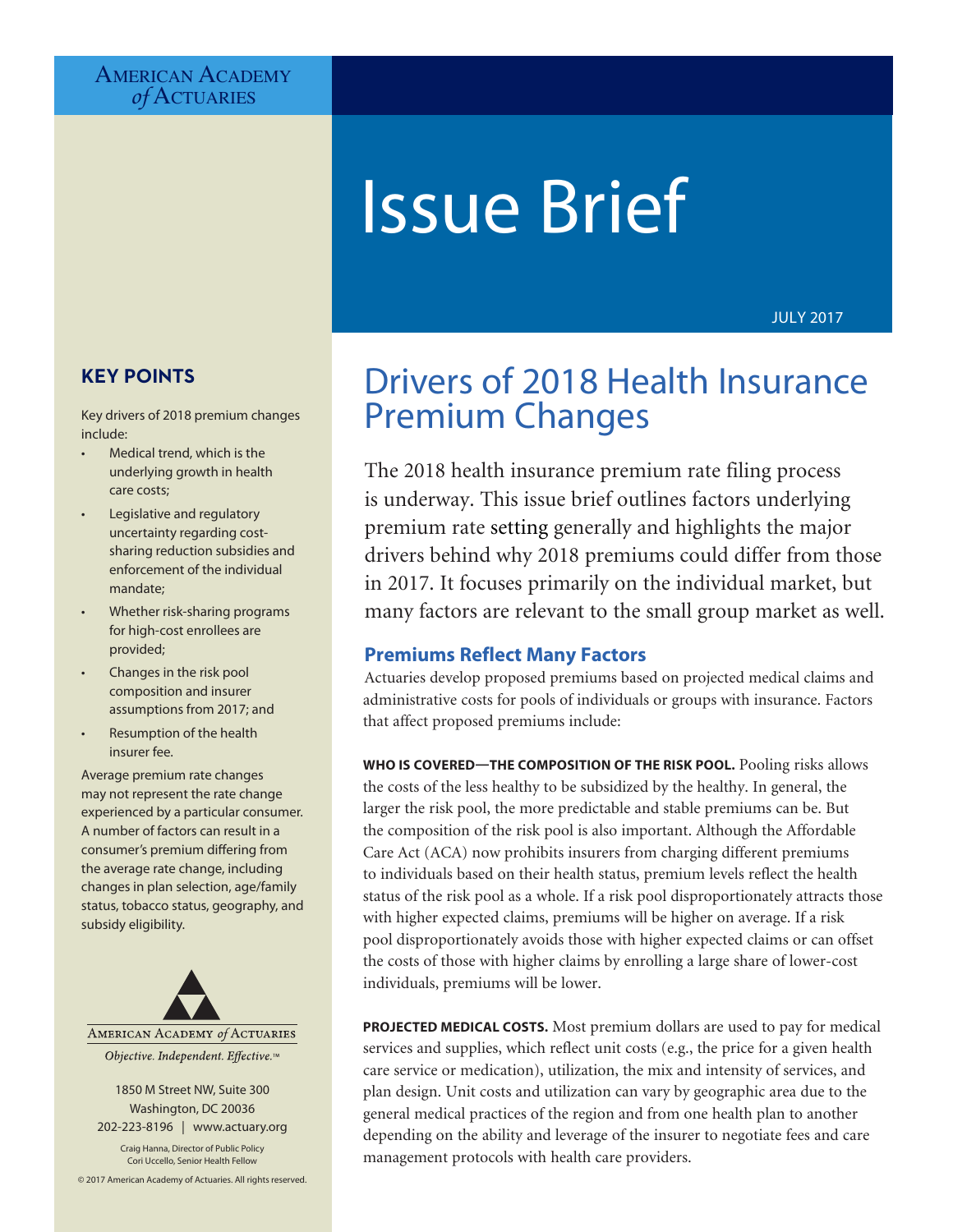**OTHER PREMIUM COMPONENTS. Premiums must** cover administrative costs, including those related to insurance product development, sales and enrollment, claims processing, customer service, and regulatory compliance. They also must cover taxes, assessments, and fees, as well as risk charges and profit.

**LAWS AND REGULATIONS.** Laws and regulations, including the presence of risk-sharing programs, can affect the composition of risk pools, projected medical spending, and the amount of taxes, assessments, and fees that need to be included in premiums.

# **Major Drivers of 2018 Premium Changes**

**UNDERLYING GROWTH IN HEALTH CARE COSTS.** The increase in costs of medical services and prescription drugs—referred to as medical trend—is based on not only the increase in per-unit costs of services, but also changes in health care utilization and changes in the mix of services. Projected medical trend in 2018 is expected to be consistent with 2017 medical trend; estimates are in the 5 percent to 8 percent range.<sup>1</sup> The growth in spending for prescription drugs has leveled off somewhat, as many relatively new high-cost drugs (e.g., those treating hepatitis C) are now built into the base. As a result, spending for prescription drugs is expected to only slightly outpace the costs for other medical services.

**LEGISLATIVE / REGULATORY UNCERTAINTY.** With the uncertainty surrounding potential legislative and regulatory changes to the ACA, insurers may need to incorporate additional provisions for risk within the premium rate setting process, including:

*• Cost-sharing reduction subsidies.* There is a significant amount of uncertainty regarding the future of federal reimbursement to insurers for cost-sharing reduction (CSR) subsidies. The ACA requires insurers to provide cost-sharing reductions to eligible low-income enrollees through silver plan variants. A legal challenge, *House of Representatives v. Price*, has called into question the funding for these reimbursements. Insurers may incorporate an adjustment to account for their potential additional costs.

Due to the uncertainty of whether CSRs will continue to be paid, some state regulators have allowed or even required insurers to build CSR costs into their premiums. There are different approaches to adjust premiums, either allocating additional costs solely to silver plans or across all plans (it would be appropriate for all insurers in a state to follow the same methodology). If levied on silver plans only, premium increases could average nearly 20 percent, over and above premium increases due to medical inflation and other factors.<sup>2</sup> Although those who receive premium subsidies

1 "[Analysis: Market Uncertainty Driving ACA Rate Increases](http://health.oliverwyman.com/transform-care/2017/06/analysis_market_unc.html)"; Oliver Wyman Health; June 14, 2017.

2 "[Estimates: Average ACA Marketplace Premiums for Silver Plans Would Need to Increase by 19% to Compensate for Lack of Funding for Cost-Sharing](http://www.kff.org/health-reform/press-release/estimates-average-aca-marketplace-premiums-for-silver-plans-would-need-to-increase-by-19-to-compensate-for-lack-of-funding-for-cost-sharing-subsidies/)  [Subsidies; Estimated Increases Range from 9% in North Dakota to 27% in Mississippi](http://www.kff.org/health-reform/press-release/estimates-average-aca-marketplace-premiums-for-silver-plans-would-need-to-increase-by-19-to-compensate-for-lack-of-funding-for-cost-sharing-subsidies/)"; Kaiser Family Foundation; April 6, 2017.

**Members of the Individual and Small Group Markets Committee include:** Karen Bender, MAAA, ASA, FCA—chairperson; Barbara Klever, MAAA, FSA—vice chairperson; Eric Best, MAAA, FSA; Philip Bieluch, MAAA, FSA, FCA; Joyce Bohl, MAAA, ASA; Frederick Busch, MAAA, FSA; April Choi, MAAA, FSA; Andrea B. Christopherson, MAAA, FSA; Sarkis Daghlian, MAAA, FSA; Richard Diamond, MAAA, FSA; James Drennan, MAAA, FSA, FCA; Scott Fitzpatrick, MAAA, FSA; Beth Fritchen, MAAA, FSA; Rebecca Gorodetsky, MAAA, ASA; Audrey Halvorson, MAAA, FSA; David Hayes, MAAA, FSA; Juan Herrera, MAAA, FSA; Shiraz Jetha, MAAA, FCIA, FSA, CERA; Rachel Killian, MAAA, FSA; Kuanhui Lee, MAAA, ASA; Raymond Len, MAAA, FCA, FSA; Timothy Luedtke, MAAA, FSA; Scott Mack, MAAA, ASA; Barbara Niehus, MAAA, FSA; Donna Novak, MAAA, ASA, FCA; Jason Nowakowski, MAAA, FSA; James O'Connor, MAAA, FSA; Bernard Rabinowitz, MAAA, FSA, FIA, FCIA, CERA; David Shea, MAAA, FSA; Steele Stewart, MAAA, FSA; Martha Stubbs, MAAA, ASA; Karin Swenson-Moore, MAAA, FSA; David Tuomala, MAAA, FSA, FCA; Rod Turner, MAAA, FSA; Cori Uccello, MAAA, FSA, FCA; Dianna Welch, MAAA, FSA, FCA; and Tom Wildsmith, MAAA, FSA.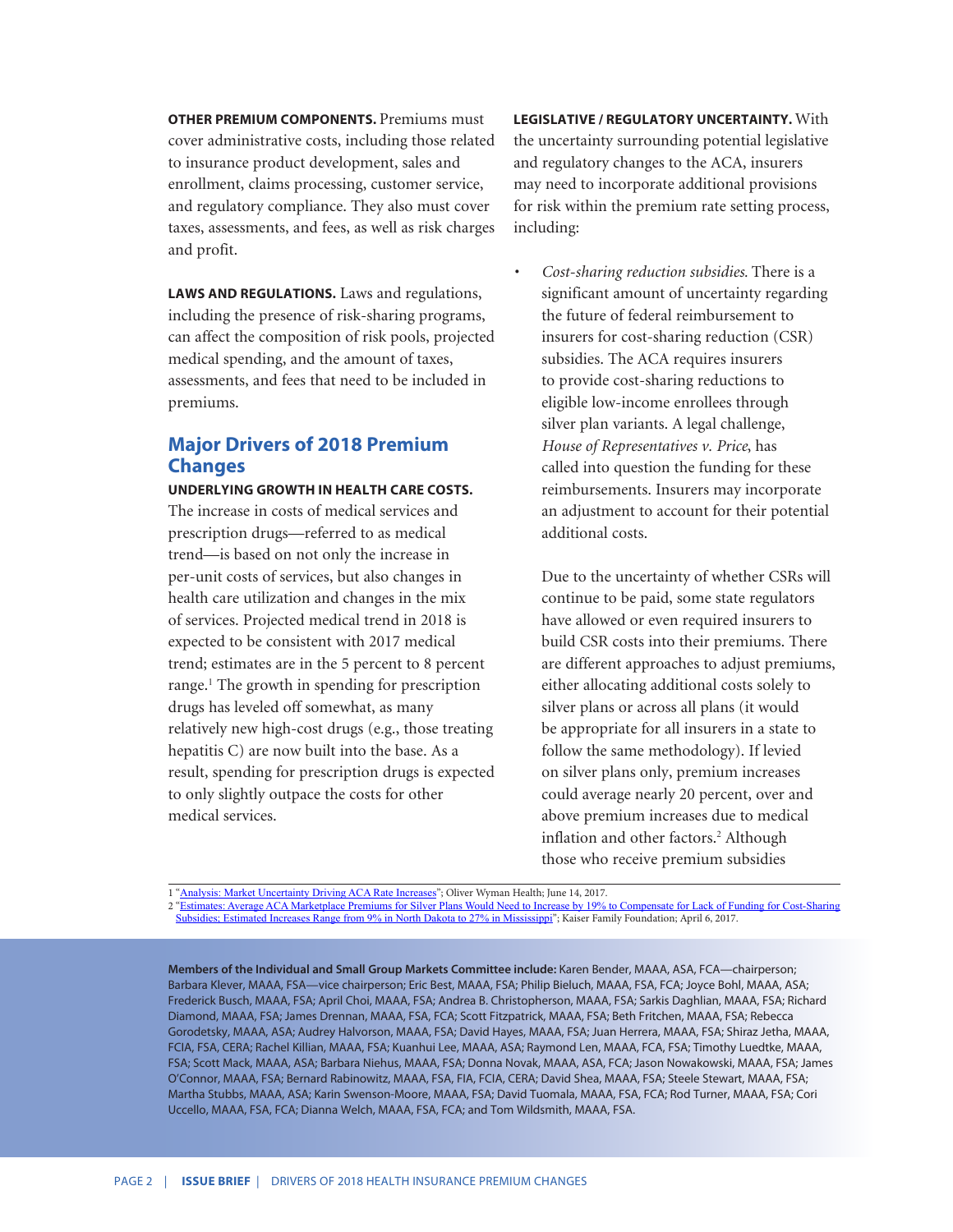would be insulated from the full increase in premiums, nonsubsidized enrollees would face the full increase, potentially affecting their enrollment behavior and therefore the morbidity of the risk pool.

Different states could have different ways to approach CSR uncertainty. Although some states are requiring insurers to submit two sets of rates, others are allowing insurers to submit two sets, while others are requiring rate submissions to assume that CSR reimbursements are made. Other workarounds include requiring insurers to create off-exchange silver plans that do not mirror on-exchange plans so that insurers would not have to build in a CSR-related premium increase. This approach is being pursued in California.3

- *• Enforcement of the individual mandate.* Despite some early indications that the Trump administration would ease enforcement of the individual mandate, the Internal Revenue Service (IRS) processed individual mandate penalties this past tax season. Nevertheless, there is uncertainty regarding the mandate's enforcement moving forward, as exemplified by recent U.S. House Committee on Appropriations moves to end enforcement through a spending bill.4 A weakening or elimination of the individual mandate would be expected to increase premiums as lower-cost individuals would be more likely to forgo coverage.
- *• Special Enrollment Period and Open Enrollment Period.* During the first years of the ACA, state and federal regulators have extended the Open Enrollment Period (OEP). In addition, more individuals enrolled during Special Enrollment Periods (SEP) than insurers projected. Insurers collect less premium from those members

who enrolled later or during a SEP, which causes further upward pressure on premium rates. For the 2018 plan year, the OEP is shortened. Rather than being run from Nov. 1, 2017, to Jan. 31, 2018, it will only run to Dec. 15, 2017,<sup>5</sup> with the goal to reduce the potential adverse selection arising from longer OEPs. Further, the rules surrounding SEPs will be stricter, also reducing the potential for adverse selection. In theory, the impact of these changes should exert downward pressure on the rates. However, the extent of the impact is unknown, and how these changes will ultimately impact the morbidity of the risk pool is undetermined.<sup>6</sup>

*• Potential changes to the ACA.* Policymakers are considering changes to the ACA or to its regulations. These changes include: allowing states to vary the ACA's issue, rating, or benefit requirements; changing the premium and cost-sharing subsidies; expanding the availability of association health plans; and allowing carriers to sell across state lines. There is uncertainty regarding the potential increased utilization of services for enrollees who may fear they will lose coverage due to possible changes in federal or state legislation.

Insurers build risk margins into their premiums to reflect the level of uncertainty regarding the costs of providing coverage. These margins provide a cushion should costs be greater than projected. Given the uncertainty regarding potential legislative and regulatory changes and other uncertainties regarding claim costs, insurers may be inclined to include a larger risk margin in the rates. To the extent that insurers cannot determine the necessary premium rates to cover the projected costs due to legislative and regulatory uncertainty, they may decide to withdraw from the individual market.

<sup>3 &</sup>quot;[Supplemental Guidance on Rate Filing Instructions Related to the Cost-Sharing Reduction Program](http://board.coveredca.com/meetings/2017/06-15/Background/Covered-CA-CSR%20Supplemental%20Rate%20Filing%20Instructions%206-6-17.pdf)"; Covered California; June 6, 2017.

<sup>4 &</sup>quot;[Congress Moves to Stop I.R.S. From Enforcing Health Law Mandate](https://www.nytimes.com/2017/07/03/us/politics/congress-moves-to-stop-irs-from-enforcing-health-law-mandate.html)"; *The New York Times*; July 3, 2017.

<sup>5</sup> [Patient Protection and Affordable Act; Market Stabilization](https://www.gpo.gov/fdsys/pkg/FR-2017-04-18/pdf/2017-07712.pdf); Final Rule; Department of Health and Human Services; April 18, 2017.

<sup>6</sup> An Oliver Wyman survey showed that 86 percent of the insurers surveyed didn't or weren't planning to incorporate the impact of these new rules into their rates. See [http://health.oliverwyman.com/transform-care/2017/06/ACA\\_rate\\_survey.html.](http://health.oliverwyman.com/transform-care/2017/06/ACA_rate_survey.html)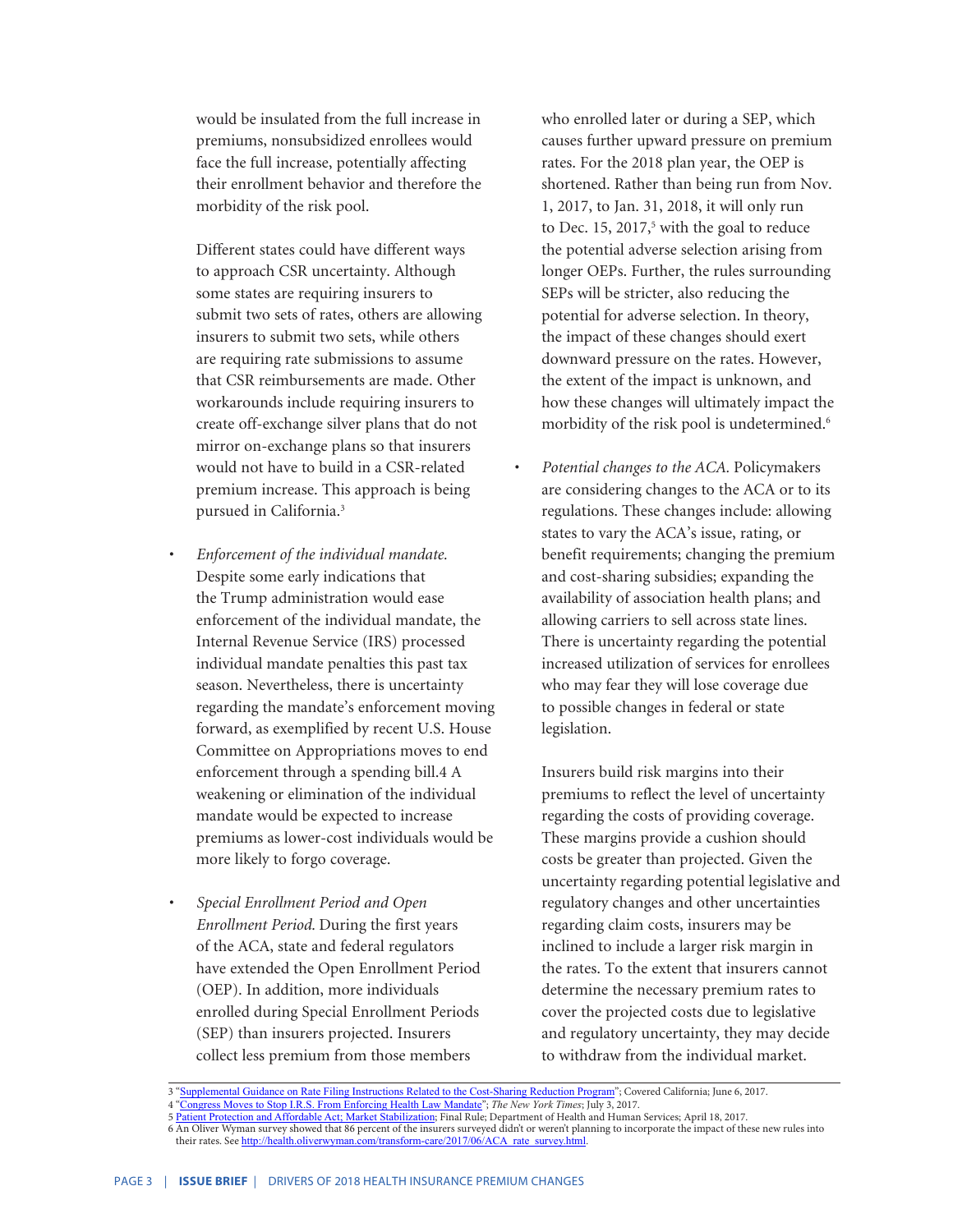#### **RISK-SHARING PROGRAMS FOR HIGH-COST**

**ENROLLEES.** Risk-sharing programs offer the opportunity to lower premiums in the individual market, depending on how they are funded and the requirements for enrollment.7 For instance, several states are pursuing reinsurance and invisible risk pools approaches to help stabilize their individual markets. In addition, the Housepassed American Health Care Act (AHCA) would provide federal funding for such approaches. Premium increases will be lower in states that newly incorporate a risk-sharing program, as long as the funding is external to the individual market.

**CHANGES IN THE RISK POOL COMPOSITION AND INSURER ASSUMPTIONS.** The ACA requires that insurers use a single risk pool when developing premiums. Therefore, as in previous years since the ACA's enactment, premiums for 2018 will reflect insurer expectations of medical spending for enrollees both inside and outside of the marketplace (i.e., exchanges). Health

insurance premiums are set at the state level (with regional variations allowed within a state) and are based on state- and insurer-specific experience regarding enrollment volume and composition. In addition, because the ACA risk adjustment program shifts funds among insurers depending on the health status of an insurer's population relative to that of the entire market, premiums need to incorporate assumptions regarding the risk profile of the entire market. Changes in premiums between 2017 and 2018 will reflect expected changes in the risk profiles of the enrollee population, as well as any changes in insurer assumptions based on whether experience to date differs from that assumed in 2017 premiums. Importantly, market experience to date and 2018 projections vary by state, depending in part on state policy decisions and local market conditions.

When developing premiums for 2017, insurers had more information than they did in prior years, especially regarding the risk profile of the market as a whole. After more moderate premium increases in 2015 and 2016, premiums increased by 22 percent on average in 2017,<sup>8</sup> reflecting that, in many areas, experience was worse than projected. If the assumptions underlying 2017 premiums better reflect actual 2017 experience and if the risk pool is expected to be stable, then the high 2017 premium increases would be more of a one-time adjustment. If on the other hand a deterioration or improvement in the risk pools is expected, upward or downward pressure on 2018 premiums would result, respectively.

Average health costs for a given population in a guaranteed-issue environment generally can be viewed as inversely proportional to enrollment as a percentage of the eligible population. Higher take-up rates typically reflect a larger share of healthy individuals enrolling. According to the Department of Health and Human Services (HHS), marketplace enrollment at the end of the open enrollment period increased from 8.0 million in 2014 to 11.7 million in 2015, increased again to 12.7 million in 2016, but dropped slightly to 12.2 million in 2017.<sup>9</sup> Insurers need to consider whether this decline is likely to continue or reverse in 2018. If the decline is expected to continue or increase in 2018, this will put upward pressure on 2018 premium increases.

**HEALTH INSURER FEE.** The health insurance provider fee was enacted through the ACA. The Consolidated Appropriations Act of 2016 included a moratorium on the collection of the fee in 2017. Insurers removed the fee from their 2017 premiums, resulting in a premium reduction of about 1 to 3 percent, depending on the size of the insurer and their profit/

<sup>7</sup> *[Using High-Risk Pools to Cover High-Risk Enrollees](http://www.actuary.org/files/publications/HighRiskPools_021017.pdf)*; American Academy of Actuaries; February 2017.

<sup>8</sup> *[Health Plan Choice and Premiums in the 2017 Health Insurance Marketplace](https://aspe.hhs.gov/system/files/pdf/212721/2017MarketplaceLandscapeBrief.pdf)*; Department of Health and Human Services; ASPE issue brief; Oct. 24, 2016.

<sup>9 &</sup>quot;Health Insurance Marketplaces 2017 Open Enrollment Period Final Enrollment Report: November 1, 2016-January 31, 2017"; Centers for Medicare and Medicaid Services (CMS). Enrollment figures are understated because they do not include off-marketplace enrollment in ACA-compliant plans, and overstated because they reflect plan selection only, with or without payment of premium. Also, as noted by CMS, "Caution should be used when comparing plan selections across OEPs since some states have transitioned platforms between years. Additionally, state expansion of Medicaid may affect enrollment figures from year to year; Louisiana expanded Medicaid in July 2016, which may have affected Marketplace enrollments in 2017."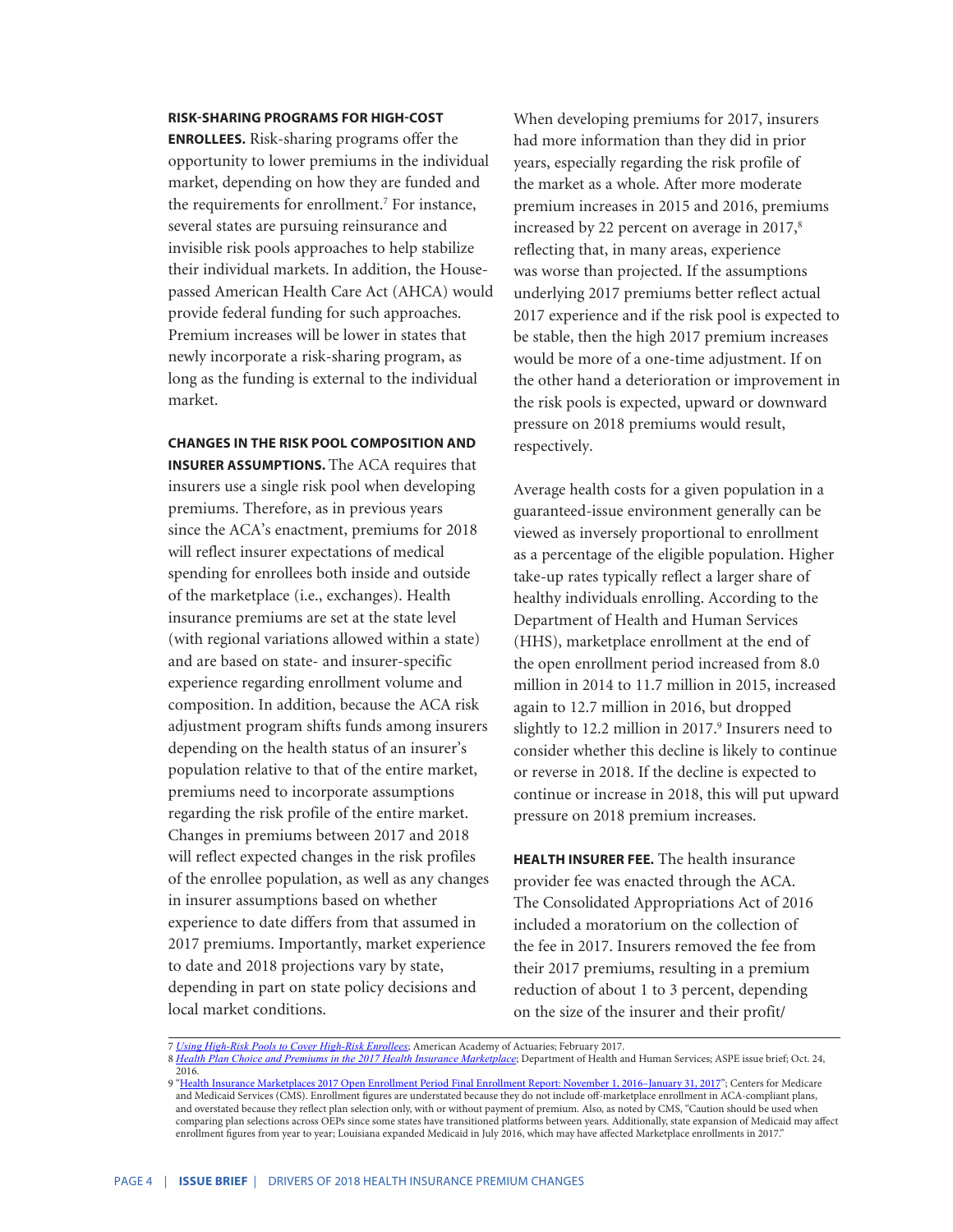not-for-profit status. Unless the moratorium is extended, the resumption of the fee in 2018 will increase premiums by about 1 to 3 percent.

### **Other Drivers**

**CHANGES IN PROVIDER NETWORKS. CMS recently** announced that it is shifting the responsibility to evaluate network adequacy to the states (for states that have adequate review authority and capability). If states require some insurers to contract with additional providers, premiums for those insurers may increase slightly. Likewise, if states allow more restricted networks, there may be slight decreases in premiums.

The prevalence of plans built around more limited provider networks increased after the implementation of the ACA. Premiums for such narrow network plans have been lower than those of comparable plans. Although there may be some new narrow network plan offerings introduced for 2018, the number of such plans is not likely to increase as much as in previous years. However, if there are continued market withdrawals of broad network plans, the average premiums may be lower, not considering other premium change factors, albeit with less choice of provider.

**BENEFIT PACKAGE CHANGES.** Changes to benefit packages (e.g., through changes in cost-sharing requirements or benefits covered) can affect claim costs and therefore premiums, even if a plan's metal level remains unchanged. For 2018, changes have been made to the rules regarding the allowable variation in actuarial value (AV), which measures the relative level of plan generosity. Plan designs must result in an AV within a limited range around 60 percent for bronze plans, 70 percent for silver plans, 80 percent for gold plans, and 90 percent for platinum plans. Previously, variations of up to 2 percentage points above or below the target AV were allowed. For 2018, variations of up to 4 percentage points below the target or 2 percentage points above the target are permitted. For bronze plans, the allowed variation below the target is 4 percentage points and an upward variation of up to 5 percentage points is permitted if at least one major non-preventive service is covered before application of the deductible or if it is a health savings account (HSA)-qualified high-deductible health plan.<sup>10, 11</sup> The leaner plan designs allowed by the wider variations will have a downward effect on premiums, although an upward effect on costsharing.

Other changes in benefit packages could be made based on market competition or other considerations, putting upward or downward pressure on premiums, depending on the particular change. Changes would be expected to be minimal as long as the current essential health benefits (EHB) requirement is in place. Other plan design features, such as drug formularies and care management protocols, also could affect premium changes.

**MARKET COMPETITION.** Market forces and product positioning also can affect premium levels and premium increases. Health insurers are increasingly focused on local competition, offering coverage only in geographic regions in which they believe they have a competitive advantage. As such, there may be more price competition in those regions where many health plans are offered, and less price competition where fewer health plans participate.

In 2014–2016, many markets saw increased insurer participation and new entrants offering coverage for the first time, sometimes at very competitive premium levels. More recently, the opposite occurred, with many insurers indicating that they were reducing the number of markets they would participate in for 2017—in some cases even exiting the market completely. In 2017, 33 percent of counties (covering about 21 percent of enrollees) have only one participating insurer.<sup>1</sup><sup>2</sup> The increased legislative and regulatory uncertainty combined with continued losses has

<sup>10</sup> The ACA already requires coverage of preventive services without being subject to deductible or other cost-sharing requirements

<sup>11</sup> [Patient Protection and Affordable Act; Market Stabilization](https://www.gpo.gov/fdsys/pkg/FR-2017-04-18/pdf/2017-07712.pdf); Final Rule; Department of Health and Human Services; April 18,

 $2017$ 12 "[Insurer Participation on ACA Marketplaces, 2014-2017](http://www.kff.org/health-reform/issue-brief/insurer-participation-on-aca-marketplaces-2014-2017/)"; Kaiser Family Foundation; June 1, 2017.

PAGE 5 | ISSUE BRIEF | DRIVERS OF 2018 HEALTH INSURANCE PREMIUM CHANGES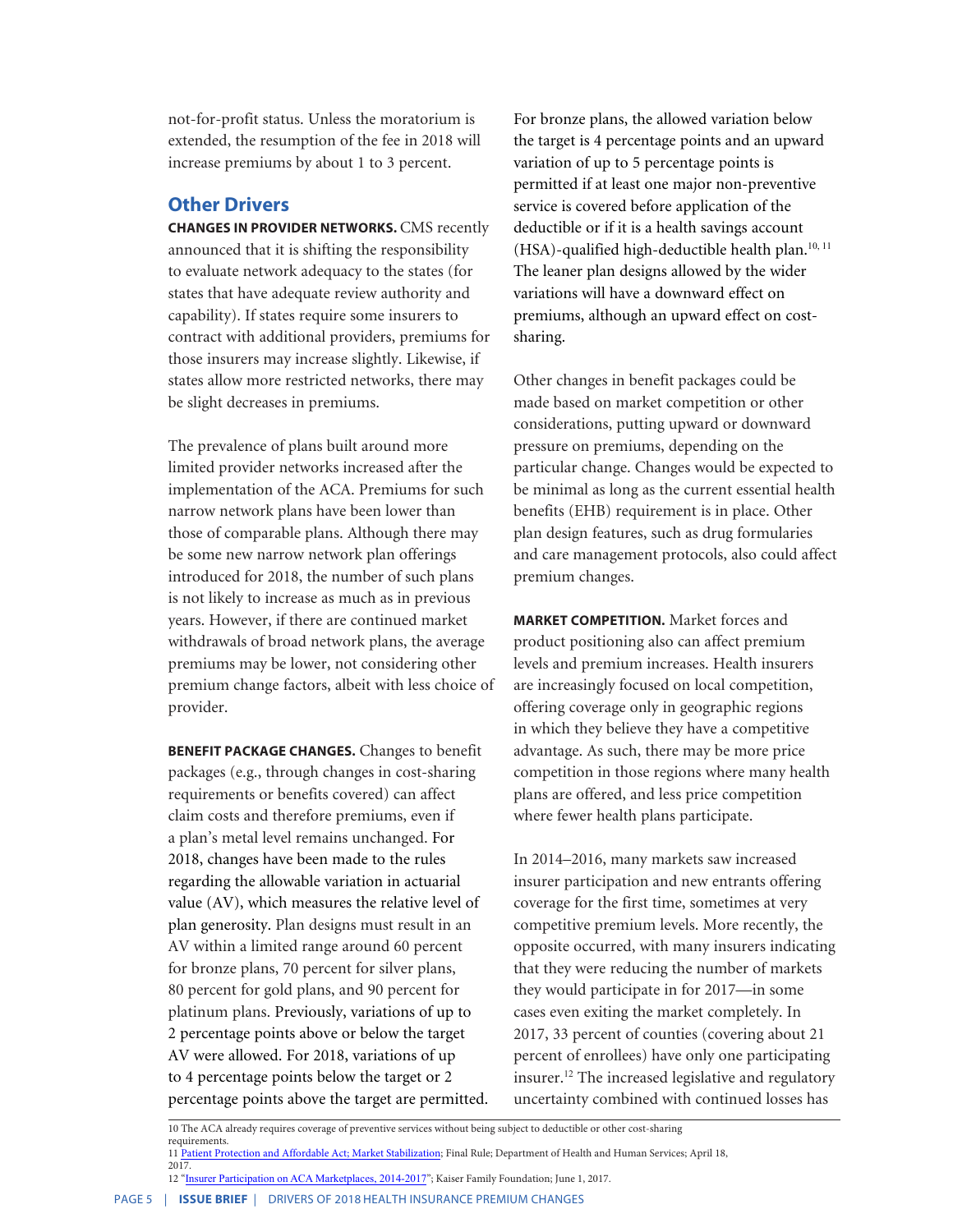led to additional market withdrawals for 2018, while other insurers have announced plans to expand into new markets.

In counties where the marketplace has only one insurer left, the premiums may rise as that single insurer bears the entire risk of the market and there is limited competitive pressure to keep premiums low. However, the single insurer will also consider the impact of rate increases on retention and risk levels and will be subject to rate review, which may put some offsetting downward pressure on rates.

In markets where there are no longer any insurers on the marketplace, premiums for offmarketplace policies could rise significantly. Under current law, low-income enrollees do not have access to premium subsidies off-marketplace and will therefore experience the full increase in premiums in addition to the loss of subsidies if they purchase off-marketplace coverage. This will likely reduce the number of insureds, as subsidyeligible individuals may find non-subsidized coverage unaffordable. Those retaining coverage, even without a subsidy, will likely be those who expect higher medical spending. Because of this potential for adverse selection, insurers may be more likely to exit the individual market entirely (on- and off-marketplace) rather than exit only the marketplace.

**CHANGES IN PROVIDER COMPETITION AND REIMBURSEMENT STRUCTURES.** Consolidation of health care providers is ongoing in many local markets. This trend is likely to continue. Ideally, consolidation improves the quality and efficiency of health care delivery, but it also increases providers' negotiating power. Any increased negotiating power among providers could put upward pressure on premiums. On the other hand, insurer mergers could have the opposite effect if they increase insurers' negotiating leverage with providers. Finally, partnerships between health care plans and providers offer a new business model that is intended to reduce premiums with higher levels of managed care and quality.

Insurers are pursuing provider reimbursement structure changes that move from paying providers based on volume to paying based on value, and often shifting a portion of the risk to the providers. For example, accountable care organization structures offer incentives to health care providers to deliver cost-effective and highquality care, and may penalize providers for failing to meet certain targets. Such efforts could put downward pressure on premiums, at least in the short term. To the extent providers are unwilling to take additional risk and choose not to participate, these changes also could contribute to narrower networks and fewer choices for consumers.

**CHANGES IN ADMINISTRATIVE COSTS.** Changes in administrative costs will also affect premiums. Some health plans are finding that increased and changing regulatory requirements associated with the administration of provisions in the ACA are increasing their administrative costs. Decreases in enrollment can result in increased costs due to allocating fixed costs over a smaller membership base. Premiums must cover all of these costs. Depending on the circumstances in any particular state, changes in marketing and administrative costs can put upward or downward pressure on premiums. As noted above, increased uncertainty in the market may lead insurers to increase risk margins to protect themselves from adverse selection. However, the ACA's medical loss ratio requirements limit the share of premiums attributable to administrative costs and margins.

**CHANGES IN GEOGRAPHIC FACTORS.** Within a state, federal rules allow health insurance premiums to vary across geographic regions established by the state. Insurers can use different geographic factors to reflect provider cost and medical management differences among regions, but are not allowed to vary premiums based on differences in health status (which should be accounted for by the single state risk pool construct and risk adjustment process). An insurer might change its geographic factors due to changes in negotiated provider charges and/ or in medical management of some regions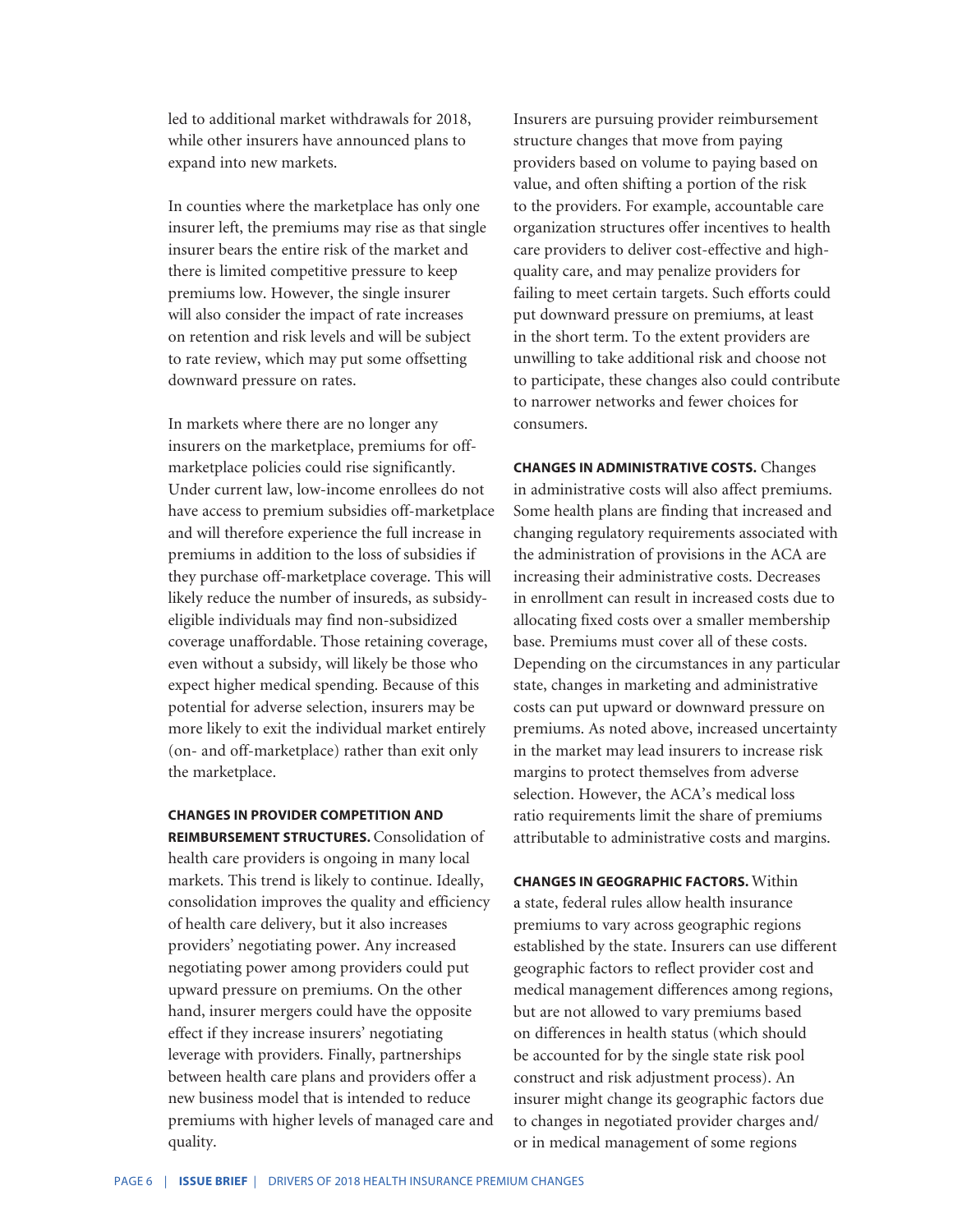compared to others. A decision to increase or decrease the number of regions in which the health plan intends to offer coverage in 2018 within a state could also result in a change in its geographic factors. Another key reason for changes in geographic factors could be new provider contracts that reflect different relative costs. A realignment of these differences could result in changes across the rating regions within a state.

### **Summary**

The 2018 health insurance premium rate filing process is underway, and how 2018 premiums will differ from those in 2017 depends on many factors. Key drivers include the underlying growth in health costs, which will increase premiums relative to 2017. Another key driver is legislative and regulatory uncertainty. Questions regarding funding of the CSRs and enforcement of the individual mandate are putting upward pressure on premiums and threaten to deteriorate the risk pools. Other regulatory actions, such as tightening of SEP eligibility and shortening of the OEP, have been taken to limit adverse selection and stabilize the risk pool. In addition, some states have incorporated risk-sharing programs for high-cost enrollees that will put downward pressure on premiums.

Another premium driver relates to changes in the risk pool composition and insurer assumptions. Insurers have more information than they did previously regarding the risk profile of the enrollee population and are revising their assumptions for 2018 accordingly. The resumption of the health insurer fee will increase 2018 premiums. Other factors potentially contributing to premium changes include modifications to provider networks, benefit packages, provider competition and reimbursement structures, administrative costs, and geographic factors. Insurers also incorporate market competition considerations when determining 2018 premiums.

Premium changes faced by individual consumers will also reflect increases in age, particularly for children, due to new and higher child age factors. Changes in an enrollee's geographic location, family status, or benefit design could result in premium increases or decreases depending on the particular changes. In addition, if a consumer's particular plan has been discontinued, the premium change will reflect the increase or decrease resulting from being moved into a different plan, which could be at a different metal level or with a different insurer. Average premium change information released by insurers or states could reflect the movement of consumers to different plans due to their prior plan being discontinued.

The American Academy of Actuaries is a 19,000-member professional association whose mission is to serve the public and the U.S. actuarial profession. For more than 50 years, the Academy has assisted public policymakers on all levels by providing leadership, objective expertise, and actuarial advice on risk and financial security issues. The Academy also sets qualification, practice, and professionalism standards for actuaries in the United States.